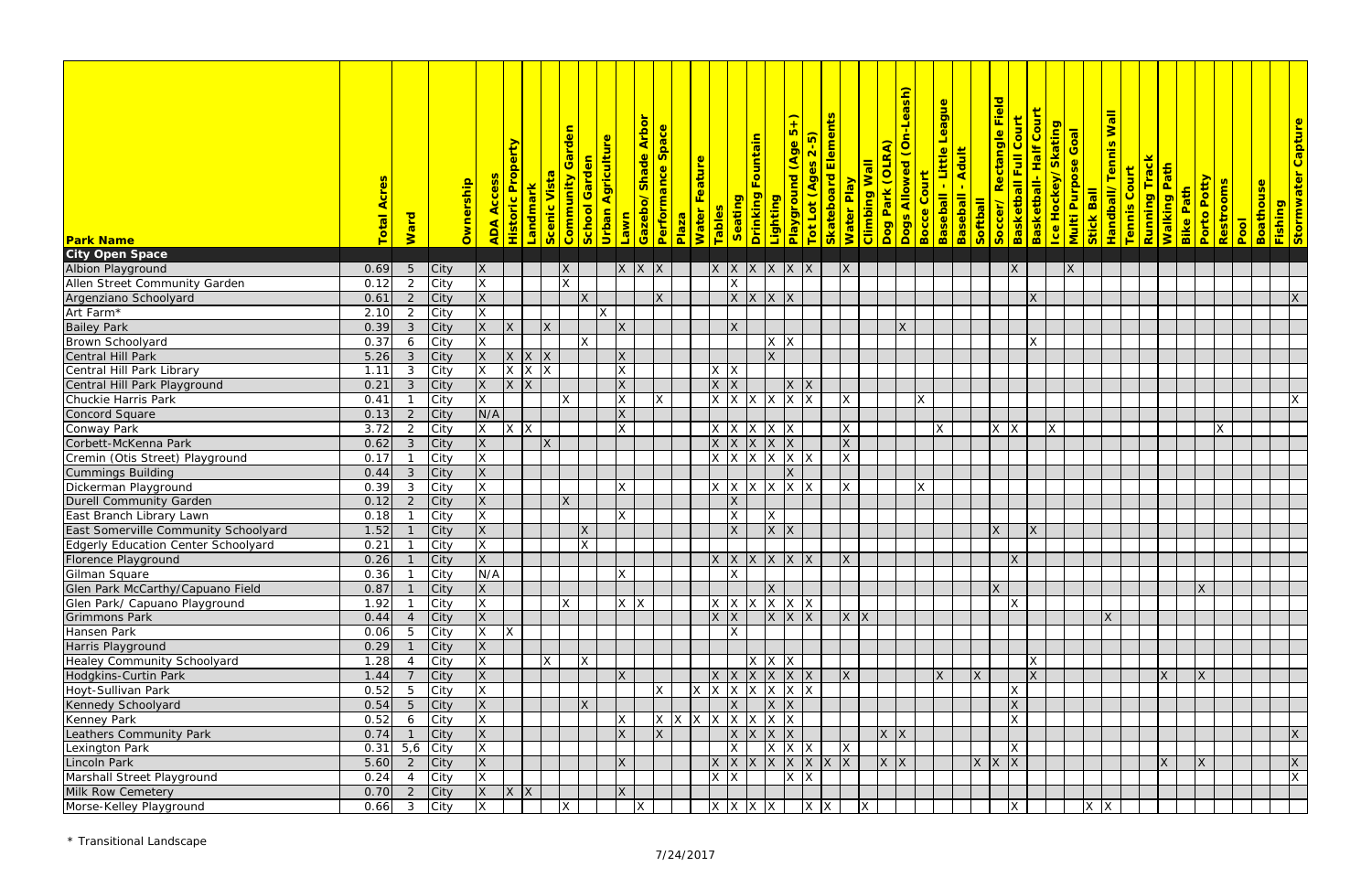|                                             |      |                         |                        |                                |                          |                          |           |                      |                                | <b>Arbor</b> |                |                    |                            |                                        |                   |                                             | $\overline{+}$ |               | <b>Skateboard Elements</b>                                      |                                           | <mark>Dog Park (OLRA)</mark><br>Dogs Allowed (On-Leash) | <b>League</b>                                            | <b>Baseball - Adult<br/>Softball - Adult - Soccer / Rectangle Field - Rectangle Field - Rectangle Field - Rectangle Field - Rectangle Field - Rectangle Field - Rectangle Field - Rectangle Field - Rectangle Field - Rectangle Fiel</b> |                |          |              |                                                                     | <b>Wall</b>                     |                     |                            |                                               |              |                        |                  |                                 |
|---------------------------------------------|------|-------------------------|------------------------|--------------------------------|--------------------------|--------------------------|-----------|----------------------|--------------------------------|--------------|----------------|--------------------|----------------------------|----------------------------------------|-------------------|---------------------------------------------|----------------|---------------|-----------------------------------------------------------------|-------------------------------------------|---------------------------------------------------------|----------------------------------------------------------|------------------------------------------------------------------------------------------------------------------------------------------------------------------------------------------------------------------------------------------|----------------|----------|--------------|---------------------------------------------------------------------|---------------------------------|---------------------|----------------------------|-----------------------------------------------|--------------|------------------------|------------------|---------------------------------|
|                                             |      |                         |                        |                                |                          |                          | Garden    |                      |                                |              | Space          |                    |                            |                                        |                   |                                             | $\overline{5}$ |               |                                                                 |                                           |                                                         |                                                          |                                                                                                                                                                                                                                          |                |          |              | <mark>l ce Hockey/Skating</mark><br><mark>Multi Purpose Goal</mark> |                                 |                     |                            |                                               |              |                        |                  | <mark>Stormwater Capture</mark> |
|                                             |      |                         |                        |                                | <b>Historic Property</b> |                          |           |                      | <mark>Urban Agriculture</mark> |              |                |                    |                            |                                        | Drinking Fountain |                                             |                | $2-5)$        |                                                                 |                                           |                                                         | - Little                                                 |                                                                                                                                                                                                                                          |                |          |              |                                                                     |                                 |                     |                            |                                               |              |                        |                  |                                 |
|                                             |      |                         |                        |                                |                          |                          |           |                      |                                |              |                |                    |                            |                                        |                   |                                             |                |               |                                                                 |                                           |                                                         |                                                          |                                                                                                                                                                                                                                          |                |          |              |                                                                     |                                 |                     |                            |                                               |              |                        |                  |                                 |
|                                             |      |                         |                        |                                |                          |                          |           |                      |                                |              |                |                    |                            |                                        |                   |                                             |                |               |                                                                 |                                           |                                                         |                                                          |                                                                                                                                                                                                                                          |                |          |              |                                                                     |                                 |                     |                            |                                               |              |                        |                  |                                 |
|                                             |      |                         |                        | <mark>Ownership</mark><br>Acce |                          | <b>Nista</b><br>Landmark | Community | <b>School Garden</b> |                                | Gazebo/Shade | Performance    |                    | <mark>Water Feature</mark> |                                        |                   |                                             |                | Tot Lot (Ages |                                                                 |                                           |                                                         |                                                          |                                                                                                                                                                                                                                          |                |          |              |                                                                     |                                 | <b>Tennis Court</b> | <mark>Running Track</mark> | <mark>Walking Path</mark><br><b>Bike Path</b> | Porto Potty  | <mark>Restrooms</mark> | <b>Boathouse</b> |                                 |
|                                             |      |                         |                        |                                |                          |                          |           |                      |                                |              |                |                    |                            | Seating                                |                   |                                             |                |               |                                                                 |                                           |                                                         |                                                          |                                                                                                                                                                                                                                          |                |          |              |                                                                     |                                 |                     |                            |                                               |              |                        |                  |                                 |
|                                             | otal | <b>Ward</b>             |                        |                                |                          |                          |           |                      |                                |              |                |                    |                            |                                        |                   |                                             |                |               |                                                                 |                                           |                                                         |                                                          |                                                                                                                                                                                                                                          |                |          |              |                                                                     |                                 |                     |                            |                                               |              |                        |                  |                                 |
| <b>Park Name</b>                            |      |                         |                        | <b>ADA</b>                     |                          |                          | Scenic    |                      | <b>Lawn</b>                    |              |                | <mark>Plaza</mark> | Tables                     |                                        |                   | <mark>Lighting<br/>Playground (Age !</mark> |                |               |                                                                 | <mark>Water Play<br/>Climbing Wall</mark> |                                                         | <mark>Bocce Court</mark><br><mark>Baseball - Li</mark> i |                                                                                                                                                                                                                                          |                |          |              |                                                                     | Stick Ball<br>Handball/Tennis V |                     |                            |                                               |              | Pool                   |                  | <mark>Fishing</mark>            |
| Mystic Housing Development                  | 4.12 |                         | <b>City</b>            | <b>X</b>                       |                          |                          | X         |                      | X                              |              |                |                    |                            |                                        |                   | $X$ $X$                                     |                |               | X                                                               |                                           |                                                         |                                                          |                                                                                                                                                                                                                                          |                |          |              |                                                                     |                                 |                     |                            |                                               |              |                        |                  |                                 |
| Nathan Tufts Park                           | 4.32 | 6                       | City                   | $\overline{\mathsf{x}}$        | $\mathsf{X}^-$           | X<br>ΙX                  |           |                      | X                              |              |                |                    |                            | <b>X</b>                               | ΙX                |                                             |                |               | $\times$                                                        |                                           | <b>X</b>                                                |                                                          |                                                                                                                                                                                                                                          |                |          |              |                                                                     |                                 |                     | ΙX                         |                                               |              |                        |                  |                                 |
| North Street Veterans Playground            | 0.31 |                         | City                   | <b>X</b>                       |                          |                          |           |                      | X                              |              |                |                    |                            | $x \mid x \mid x$                      |                   | $x \times x$                                |                |               | X                                                               |                                           |                                                         |                                                          |                                                                                                                                                                                                                                          |                |          | $\mathsf{X}$ | $\mathsf{X}$                                                        | $\mathsf{X}$                    |                     |                            |                                               |              |                        |                  | X                               |
| Nunziato Field                              | 1.13 | $\mathbf{3}$            | City                   | $\sf X$                        |                          |                          |           |                      | <b>X</b>                       |              |                |                    |                            |                                        |                   | X                                           |                |               |                                                                 |                                           | $X$ $X$                                                 |                                                          |                                                                                                                                                                                                                                          | $\mathsf{X}^-$ |          |              |                                                                     |                                 |                     |                            |                                               | X            |                        |                  |                                 |
| Osgood Park                                 | 0.40 | $\overline{2}$          | City                   | X                              |                          |                          | X         |                      |                                |              |                |                    |                            | X X                                    |                   | $ X $ $ X $                                 |                |               | X                                                               |                                           |                                                         |                                                          |                                                                                                                                                                                                                                          |                |          |              |                                                                     |                                 |                     |                            |                                               |              |                        |                  |                                 |
| Palmacci Playground                         | 0.08 | 2                       | City                   | $\overline{\mathsf{x}}$        |                          |                          |           |                      |                                |              |                |                    |                            | $X$ $X$ $X$ $X$                        |                   |                                             |                |               |                                                                 |                                           |                                                         |                                                          |                                                                                                                                                                                                                                          |                |          |              |                                                                     |                                 |                     |                            |                                               |              |                        |                  |                                 |
| Paul Revere Park                            | 0.03 |                         | City                   | N/A X                          |                          |                          |           |                      |                                |              |                |                    |                            |                                        |                   |                                             |                |               |                                                                 |                                           |                                                         |                                                          |                                                                                                                                                                                                                                          |                |          |              |                                                                     |                                 |                     |                            |                                               |              |                        |                  |                                 |
| Perkins Playground                          | 0.16 |                         | City                   | X                              |                          |                          |           |                      |                                |              |                |                    |                            | $x \mid x \mid x \mid x \mid x$        |                   |                                             |                |               | $\mathsf{X}$                                                    |                                           |                                                         |                                                          |                                                                                                                                                                                                                                          |                |          | X            |                                                                     |                                 |                     |                            |                                               |              |                        |                  |                                 |
| Perry Park                                  | 1.27 | 2                       | <b>City</b>            | <b>X</b>                       |                          |                          |           |                      | $\overline{\mathsf{x}}$        |              |                |                    |                            | $x \mid x \mid x \mid x \mid x$        |                   |                                             |                |               |                                                                 |                                           | X                                                       |                                                          |                                                                                                                                                                                                                                          |                |          |              |                                                                     |                                 |                     | X                          |                                               |              |                        |                  |                                 |
| Powder House Circle                         | 0.21 | 6                       | City                   | N/A                            |                          |                          |           |                      |                                |              |                |                    |                            |                                        |                   |                                             |                |               |                                                                 |                                           |                                                         |                                                          |                                                                                                                                                                                                                                          |                |          |              |                                                                     |                                 |                     |                            |                                               |              |                        |                  |                                 |
| Powderhouse School Community Park           | 0.65 |                         | City                   | X                              |                          |                          |           |                      | $\mathsf{X}$                   |              | X              |                    |                            | X X X                                  |                   |                                             |                |               | $\mathsf{X}$                                                    |                                           |                                                         |                                                          |                                                                                                                                                                                                                                          |                |          |              |                                                                     |                                 |                     |                            |                                               |              |                        |                  | $\mathsf{X}$                    |
| Prospect Hill Park                          | 1.63 | 3                       | City                   | X                              |                          | $x \mid x \mid x$        |           |                      | X                              |              |                |                    |                            |                                        | $X$ $X$ $X$       |                                             |                |               |                                                                 |                                           | <b>X</b>                                                |                                                          |                                                                                                                                                                                                                                          |                |          |              |                                                                     |                                 |                     |                            |                                               |              |                        |                  |                                 |
| Quincy Street Park                          | 0.12 | $\overline{2}$          | <b>City</b>            | <b>X</b>                       |                          |                          |           |                      |                                |              |                |                    |                            | $\overline{X}$                         |                   |                                             |                |               |                                                                 |                                           | X                                                       |                                                          |                                                                                                                                                                                                                                          |                |          |              |                                                                     |                                 |                     | $\overline{\mathsf{X}}$    |                                               |              |                        |                  |                                 |
| Seven Hills Park                            | 0.39 | 6                       | City                   | X                              | $\mathsf{X}$             |                          |           |                      | $\times$                       |              | $\mathsf{X}$   |                    |                            |                                        |                   | <b>X</b>                                    |                |               |                                                                 |                                           |                                                         |                                                          |                                                                                                                                                                                                                                          |                |          |              |                                                                     |                                 |                     |                            |                                               |              |                        |                  |                                 |
| Somerville Community Growing Center         | 0.36 | $\mathbf{3}$            | <b>City</b>            | <b>X</b>                       |                          |                          |           |                      | X                              |              | $\overline{X}$ |                    |                            | <b>X</b>                               |                   |                                             |                |               |                                                                 |                                           |                                                         |                                                          |                                                                                                                                                                                                                                          |                |          |              |                                                                     |                                 |                     |                            |                                               |              |                        |                  |                                 |
| Somerville Junction Park                    | 0.82 | $5\phantom{.0}$         | City                   | X                              | Χ                        |                          |           |                      | $\times$                       |              |                |                    |                            | $\times$                               |                   | X                                           |                |               |                                                                 |                                           |                                                         |                                                          |                                                                                                                                                                                                                                          |                |          |              |                                                                     |                                 |                     |                            |                                               |              |                        |                  |                                 |
| South St Farm                               | 0.33 | $\overline{2}$          | City                   | <b>X</b>                       |                          |                          |           |                      | $\mathsf{X}$                   |              |                |                    |                            |                                        |                   |                                             |                |               |                                                                 |                                           |                                                         |                                                          |                                                                                                                                                                                                                                          |                |          |              |                                                                     |                                 |                     |                            |                                               |              |                        |                  |                                 |
| <b>Statue Park</b>                          | 0.33 | 2                       | City                   | X                              |                          |                          |           |                      |                                |              |                | X                  |                            | $x \mid x \mid x \mid x$               |                   |                                             |                |               |                                                                 |                                           |                                                         |                                                          |                                                                                                                                                                                                                                          |                |          |              |                                                                     |                                 |                     |                            |                                               |              |                        |                  |                                 |
| <b>Stone Place Park</b>                     | 0.14 | $\mathbf{3}$            | <b>City</b>            | <b>X</b>                       |                          |                          |           |                      | $\overline{\mathsf{x}}$        |              |                |                    |                            | X                                      |                   |                                             |                |               |                                                                 |                                           |                                                         |                                                          |                                                                                                                                                                                                                                          |                |          |              |                                                                     |                                 |                     |                            |                                               |              |                        |                  |                                 |
| Symphony Park                               | 0.21 |                         | City                   | X                              |                          |                          |           |                      |                                | $X$ $X$ $X$  |                | $\overline{X}$     |                            | $\vert$ X $\vert$ X                    |                   |                                             |                |               |                                                                 |                                           |                                                         |                                                          |                                                                                                                                                                                                                                          |                |          |              |                                                                     |                                 |                     |                            |                                               |              |                        |                  | $\mathsf X$                     |
| Trum Field                                  | 0.70 | $\overline{5}$          | <b>City</b>            | X                              |                          |                          |           |                      | X                              |              |                |                    |                            |                                        |                   | X                                           |                |               |                                                                 |                                           |                                                         | $X$ $X$                                                  |                                                                                                                                                                                                                                          |                | <b>X</b> |              |                                                                     |                                 |                     |                            |                                               | $\mathsf{X}$ |                        |                  |                                 |
| Trum Playground                             |      |                         | 0.46 5 City            | $\overline{X}$                 |                          |                          |           |                      | $\overline{X}$                 |              |                |                    |                            |                                        |                   |                                             |                |               | $\vert x \vert x \vert$ $\vert x \vert x \vert$ $\vert x \vert$ |                                           |                                                         |                                                          |                                                                                                                                                                                                                                          |                |          |              |                                                                     |                                 |                     |                            |                                               |              |                        |                  |                                 |
| <b>Union Square Plaza</b>                   | 0.37 |                         | $2,3$ City             | X                              |                          |                          |           |                      |                                |              |                | X                  |                            | X X X                                  |                   |                                             |                |               |                                                                 |                                           |                                                         |                                                          |                                                                                                                                                                                                                                          |                |          |              |                                                                     |                                 |                     |                            |                                               |              |                        |                  |                                 |
| Union Square Triangle                       | 0.03 | $\mathbf{3}$            | City                   | X                              |                          |                          |           |                      |                                |              |                | X                  |                            |                                        |                   | X                                           |                |               |                                                                 |                                           |                                                         |                                                          |                                                                                                                                                                                                                                          |                |          |              |                                                                     |                                 |                     |                            |                                               |              |                        |                  |                                 |
| Veterans Memorial Cemetery                  | 0.79 | $\overline{7}$          | <b>City</b>            | X                              |                          | X                        |           |                      | X                              |              |                |                    |                            |                                        |                   | $\overline{X}$                              |                |               |                                                                 |                                           |                                                         |                                                          |                                                                                                                                                                                                                                          |                |          |              |                                                                     |                                 |                     |                            |                                               |              |                        |                  |                                 |
| <b>Walnut Street Park</b>                   | 0.30 | $\mathbf{3}$            | City                   | $\mathsf{X}$                   |                          |                          | X.        |                      |                                |              |                |                    |                            | $X$ $X$ $X$                            |                   |                                             | $X$ $X$        |               | X                                                               |                                           |                                                         |                                                          |                                                                                                                                                                                                                                          |                |          |              |                                                                     |                                 |                     |                            |                                               |              |                        |                  |                                 |
| <b>West Branch Library</b>                  | 0.22 | 6                       | <b>City</b>            | <b>X</b>                       |                          |                          |           |                      | X                              |              |                |                    |                            | $\mathsf{X}$                           |                   |                                             |                |               |                                                                 |                                           |                                                         |                                                          |                                                                                                                                                                                                                                          |                |          |              |                                                                     |                                 |                     |                            |                                               |              |                        |                  |                                 |
| West Somerville Neighborhood Schoolyard     | 0.29 | $\overline{7}$          | City                   | X                              |                          |                          |           | $\mathsf{X}$         |                                |              |                |                    |                            |                                        |                   |                                             | $\mathsf{X}$   |               |                                                                 |                                           |                                                         |                                                          |                                                                                                                                                                                                                                          |                |          |              |                                                                     |                                 |                     |                            |                                               |              |                        |                  |                                 |
| Winter Hill Community Innovation Schoolyard | 0.97 | $\overline{4}$          | City                   | X                              |                          |                          |           | X                    |                                |              |                |                    |                            |                                        |                   | X X                                         |                |               |                                                                 |                                           |                                                         |                                                          |                                                                                                                                                                                                                                          |                | X X      |              |                                                                     |                                 |                     |                            |                                               |              |                        |                  |                                 |
| Woodstock Playground                        | 0.37 |                         | City                   | X                              |                          |                          |           |                      |                                |              |                |                    |                            | $x \mid x \mid x \mid x \mid x \mid x$ |                   |                                             |                |               | X                                                               |                                           |                                                         |                                                          |                                                                                                                                                                                                                                          |                |          |              |                                                                     |                                 |                     |                            |                                               |              |                        |                  |                                 |
| Zero New Washington Street Park             | 0.64 | $\sqrt{1}$              | <b>City</b>            | $\mathsf{X}$                   |                          |                          |           |                      |                                | X            |                | X                  |                            | X X X                                  |                   |                                             |                |               |                                                                 |                                           | X X                                                     |                                                          |                                                                                                                                                                                                                                          |                |          |              |                                                                     |                                 |                     |                            |                                               |              |                        |                  |                                 |
| <b>Private Open Space</b>                   |      |                         |                        |                                |                          |                          |           |                      |                                |              |                |                    |                            |                                        |                   |                                             |                |               |                                                                 |                                           |                                                         |                                                          |                                                                                                                                                                                                                                          |                |          |              |                                                                     |                                 |                     |                            |                                               |              |                        |                  |                                 |
| Assembly Square Block 2A Plaza              | 0.33 |                         | $Private$ X            |                                |                          |                          |           |                      |                                |              |                | X                  |                            | X X                                    |                   | $\mathsf{X}$                                |                |               |                                                                 |                                           |                                                         |                                                          |                                                                                                                                                                                                                                          |                |          |              |                                                                     |                                 |                     |                            |                                               |              |                        |                  |                                 |
| Avon Street Community Garden                | 0.10 | $\overline{\mathbf{3}}$ |                        | $Private$ $X$                  |                          |                          | X         |                      |                                |              |                |                    |                            |                                        | $\mathsf{X}$      |                                             |                |               |                                                                 |                                           |                                                         |                                                          |                                                                                                                                                                                                                                          |                |          |              |                                                                     |                                 |                     |                            |                                               |              |                        |                  |                                 |
| Matignon High School Athletic Field         | 4.16 | $\overline{7}$          | Private X              |                                |                          |                          |           |                      |                                |              |                |                    |                            |                                        |                   |                                             |                |               |                                                                 |                                           |                                                         |                                                          |                                                                                                                                                                                                                                          | X              |          |              |                                                                     |                                 |                     |                            |                                               |              |                        |                  |                                 |
| MaxPac Dog Park                             | 0.11 | 5                       | Private $\overline{X}$ |                                |                          |                          |           |                      |                                |              |                |                    |                            |                                        |                   |                                             |                |               |                                                                 |                                           | IX.                                                     |                                                          |                                                                                                                                                                                                                                          |                |          |              |                                                                     |                                 |                     |                            |                                               |              |                        |                  |                                 |
| MaxPac Square                               | 0.35 | $5^{\circ}$             | $Private$ $X$          |                                |                          |                          |           |                      | $\mathsf{X}$                   |              |                | $\mathsf{X}$       |                            |                                        |                   |                                             |                |               |                                                                 |                                           |                                                         |                                                          |                                                                                                                                                                                                                                          |                |          |              |                                                                     |                                 |                     |                            |                                               |              |                        |                  |                                 |
| Middlesex Park                              | 0.19 |                         | Private X              |                                |                          |                          |           |                      | $\times$                       |              |                |                    |                            |                                        |                   |                                             |                |               |                                                                 |                                           |                                                         |                                                          |                                                                                                                                                                                                                                          |                |          |              |                                                                     |                                 |                     |                            |                                               |              |                        |                  |                                 |
| Middlesex Plaza                             | 0.10 |                         | $Private$ X            |                                |                          |                          |           |                      |                                |              |                | X                  |                            | X X                                    |                   |                                             |                |               |                                                                 |                                           |                                                         |                                                          |                                                                                                                                                                                                                                          |                |          |              |                                                                     |                                 |                     |                            |                                               |              |                        |                  |                                 |